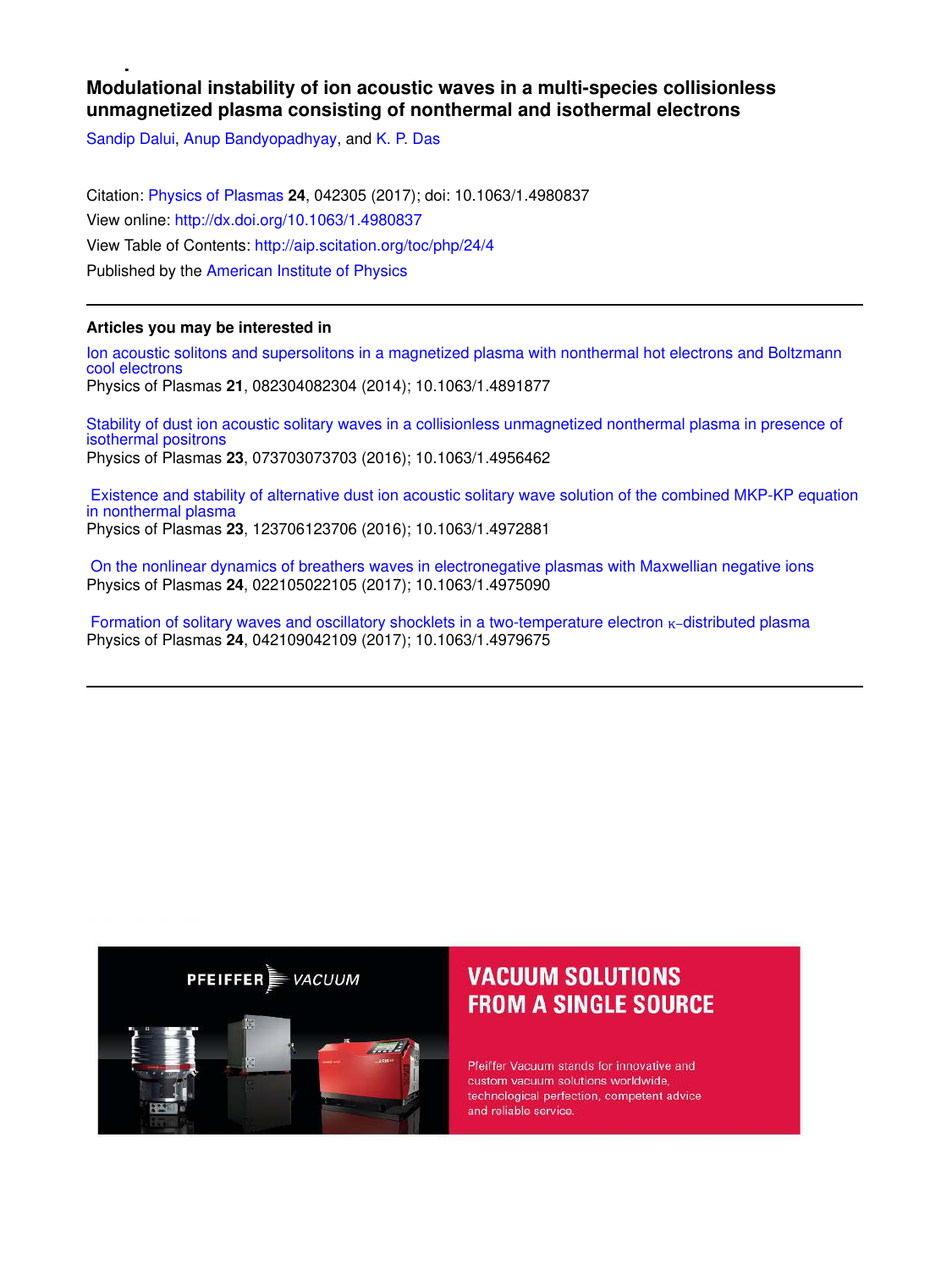

## Modulational instability of ion acoustic waves in a multi-species collisionless unmagnetized plasma consisting of nonthermal and isothermal electrons

Sandip Dalui,<sup>1</sup> Anup Bandyopadhyay,<sup>1,a)</sup> and K. P. Das<sup>2</sup>  $1$ Department of Mathematics, Jadavpur University, Kolkata 700032, India  $2$ Department of Applied Mathematics, University of Calcutta, Kolkata 700009, India

(Received 15 January 2017; accepted 28 March 2017; published online 17 April 2017)

A nonlinear Schrödinger equation is derived to study the modulational instability of finite amplitude ion acoustic waves in a collisionless unmagnetized plasma consisting of warm adiabatic ions and two distinct populations of electrons, one is due to distributed energetic electrons described by Cairns et al. [Geophys. Res. Lett. 22, 2709 (1995)] which generates the energetic electrons, and the other is the isothermal electrons. The instability condition and the maximum growth rate of instability have been investigated numerically. We have studied the effect of each parameter of the present plasma system on the maximum growth rate of instability. In particular, it is found that the maximum growth rate of instability increases with the increasing values of the wave number for any given set of values of the parameters associated with the present plasma system. It has also been shown that for any fixed value of the wave number, the maximum growth rate of instability increases with increasing values of the nonthermal parameter associated with the Cairns distributed energetic electrons. Published by AIP Publishing. [http://dx.doi.org/10.1063/1.4980837]

## I. INTRODUCTION

Nonlinear modulated ion acoustic (IA) waves in a plasma system can be described by a nonlinear Schrödinger equation (NLSE). The NLSE can be derived by using either the Krylov-Bogoliubov-Mitropolsky (KBM) method<sup>1</sup> or the Reductive Perturbation Method (RPM).<sup>2,3</sup> In a steady state, under different conditions, soliton solutions of the NLSE are possible, and these soliton solutions are known as bright envelop solitons $4-6$ and dark (black and grey) envelop solitons. $4-6$ 

Several authors investigated the modulational instability (MI) of IA waves in multi-species unmagnetized or magnetized plasmas theoretically $\overline{y}^{7-14}$  and experimentally.<sup>15,16</sup> Kourakis and Shukla $17$  considered the oblique MI of IA waves in a collisionless unmagnetized electron-ion plasma consisting of cold ions and two distinct populations of isothermal electrons at different temperatures. Esfandyari-Kalejahi and Asgari $18$  investigated the oblique MI of IA waves in a collisionless unmagnetized electron-ion plasma system consisting of warm ions and two distinct populations of isothermal electrons. Esfandyari-Kalejahi et  $al$ .<sup>19</sup> investigated the effect of adiabatic ion temperature on the MI of IA waves in a collisionless unmagnetized electron-ion plasma system consisting of two distinct populations of isothermal electrons. Recently, some authors<sup> $20-\overline{22}$ </sup> have studied the MI of IA waves in a plasma consisting of two temperature electrons having the same non-Maxwellian distribution for the cold and hot electron species. In the present paper, we have considered MI of IA waves in a collisionless unmagnetized electron-ion plasma consisting of two distinct populations of electrons at different temperatures, one of which is in thermodynamic equilibrium and this species of electrons obeys the Maxwellian velocity distribution and the other group of electron species contains fast energetic electrons which can be modeled by nonthermal distribution as prescribed by Cairns et  $al.^{23}$ 

The observations of solitary structures with density depletion made by the Freja Satellite,  $^{24}$  influenced Cairns *et al.*<sup>23</sup> to investigate how the presence of fast energetic electrons changes the properties of ion acoustic waves for both positive and negative density perturbations. For this purpose, they considered a model for the distribution function of electrons, which has the property that the number of particles in the neighbourhood of the point  $v = 0$  is much smaller than the number of particles in the neighbourhood of the point  $v = 0$ for the case of a Boltzmann distribution, where  $v$  is the velocity of the particle in phase space. Actually, in the distribution of electrons as prescribed by Cairns et  $al$ ,  $^{23}$  the number of electrons in the neighbourhood of  $v = 0$  decreases with increasing  $\beta_e$  for  $0 \le \beta_e < \frac{4}{3}$ , and the number of electrons in the neighbourhood of  $v = 0$  is almost zero as  $\beta_e \rightarrow \frac{4}{3}$ , where  $\beta_e$  is the parameter associated with the Cairns distributed electrons. Again, it is simple to check that the distribution function develops wings for increasing  $\beta_e$ , which become stronger as  $\beta_e$  increases, and at the same time, the center density in phase space drops, the latter as a result of the normalization of the area under the integral. $^{25}$  According to Verheest and Pillay, $^{25}$ we should not take values of  $\beta_e > \frac{4}{7}$  as that stage might stretch the credibility of the Cairns model too far and consequently, the physically admissible bounds of  $\beta_e$  is given by  $0 \le \beta_e \le \frac{4}{7} \approx 0.6$ . In the literature, this distribution of electrons is known as the nonthermal distribution. On the other hand, the Cairns $^{23}$  distributed nonthermal electrons reduce to the isothermal (Boltzmann-Maxwellian) electrons when  $\beta_e = 0$ . Although the isothermal velocity distribution of <sup>a)</sup>Electronic mail: abandyopadhyay1965@gmail.com electrons is a special case of Cairns<sup>23</sup> distributed electrons for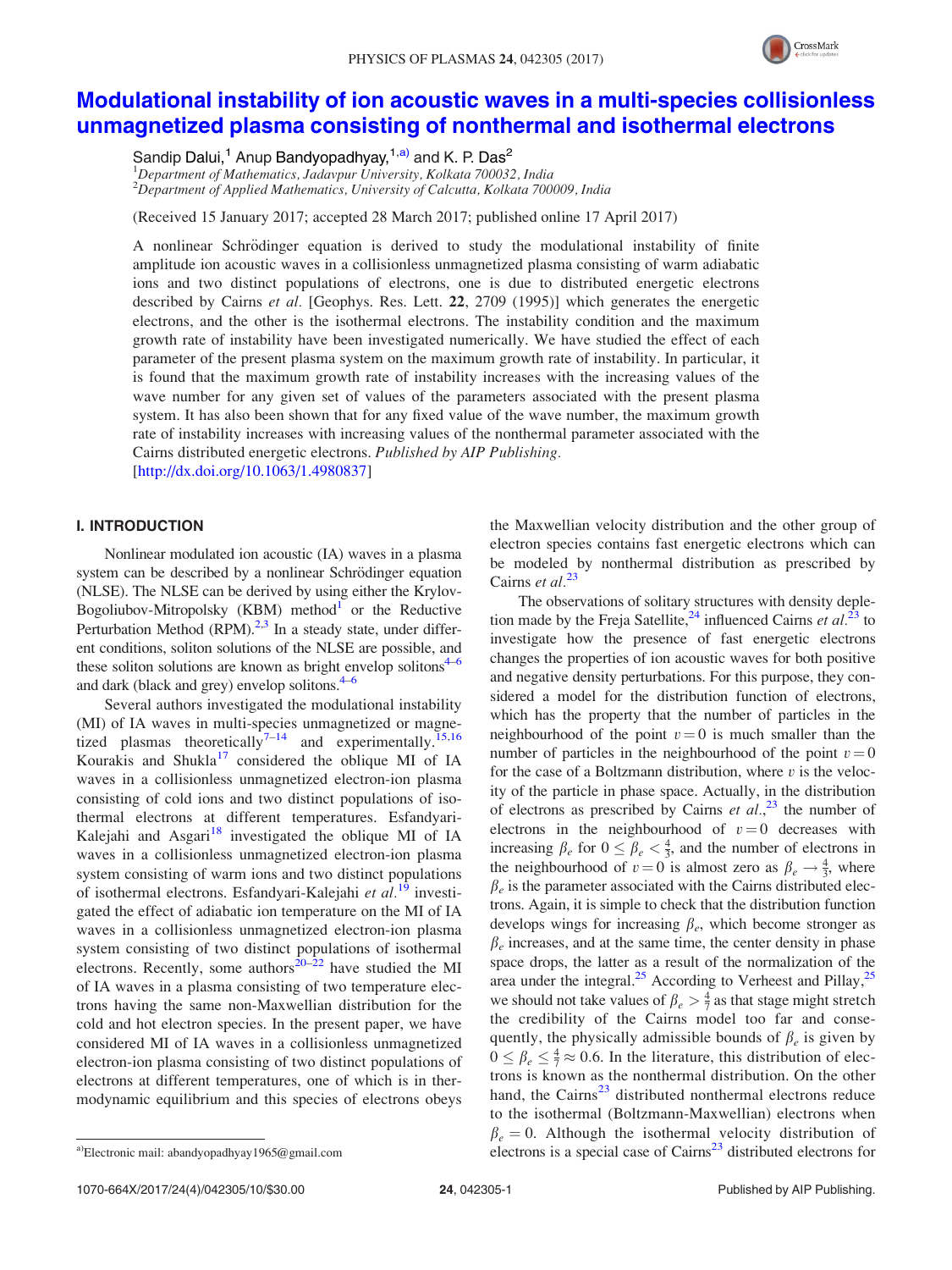$\beta_e = 0$ , but from the physical point of view, when  $\beta_e = 0$ , then these electrons are in thermodynamic equilibrium, whereas for increasing  $\beta_e (> 0)$ , the relaxation time of the energetic electrons is not so small to reach the thermal equilibrium.<sup>26</sup>

Two different populations of electrons at different temperatures (e.g., cool and hot electrons) are common in laboratories<sup>27–30</sup> and also in space plasmas.<sup>31,32</sup> On the basis of these observations, several authors $33-42$  theoretically studied different linear and nonlinear properties of ion acoustic waves in a plasma consisting of two different populations of electron species at different temperatures along with one or two ion species. In these investigations, the distribution functions of both the electrons (cool and hot electrons) were taken to be isothermal, i.e., both cooler and hotter electron species are in thermodynamic equilibrium and obey the Boltzmann-Maxwellian velocity distribution. Plasmas consisting of two different species of electrons at different temperatures have been observed by various spacecraft missions, viz., FAST at the auroral region,  $43-47$  Viking Satellite,  $48,49$  S3-3 Satellite,  $32$ GEOTAIL,<sup>50</sup> and POLAR<sup>47,51,52</sup> missions in the magnetosphere. Studies of two-electron-temperature plasmas by these satellite observations of moving localized potential variations regions not necessarily indicate that the distribution functions of both the electron species are isothermal. Specifically, the observations of electric field structures by the  $FAST^{43-47}$  satellite and Viking Satellite<sup>48,49</sup> in the auroral zone together with the Freja Satellite<sup>24</sup> observations of electric field structures in the auroral zone of the upper ionosphere indicate the existence of energetic electrons along with isothermal electrons. So, there should always exists a certain portion of electrons which are in thermodynamic equilibrium. Thus, there may exist two different species of electrons at different temperatures in the auroral zone of the upper ionosphere of Earth. Among these two species of electrons, one species of electrons is in thermodynamic equilibrium, and therefore, this species follows Boltzmann-Maxwellian distribution. Another population of fast energetic electron species follows the nonthermal velocity distribution of Cairns et  $al^{23}$  Although the actual mechanism for the formation of energetic electrons in the space plasma is yet to be an open problem, different non-Maxwellian distributions have been modeled in phase space to describe the behaviour of the energetic particles. In fact, the electrostatic wave structures observed by the Freja Satellite<sup>24</sup> can be best described by considering Cairns<sup>23</sup> distributed nonthermal electrons. Recently, Rufai *et al.*<sup>53</sup> considered a similar electron-ion magnetized collisionless plasma system consisting of cold ions and two electron species at different temperatures, a cooler one with a Boltzmann distribution and a hotter one with a nonthermal Cairns distribution, whereas Singh and Lakhina<sup>54</sup> considered the same plasma system of Rufai et  $al<sup>53</sup>$  without the effect of the uniform static magnetic field. Rufai *et al.*<sup>53</sup> and Singh and Lakhina<sup>54</sup> investigated the arbitrary amplitude supersoliton structures in the above mentioned plasma systems.

Regarding the justification of describing the electrons as two different species of particles of the plasma with respect to the ion acoustic time scale, we want to mention the paper of Jones *et al.*<sup>27</sup> According to them, the validity of describing the electron components as two fluids is justified on the grounds that processes which produce such electron distributions have time scales much shorter than the relevant ion time scale. But for the present plasma system, to make a clear explanation of describing the electrons as two different species of particles (of same mass) of the plasma, which are following two different types of distribution functions (a cooler one with a Boltzmann distribution and a hotter one with a nonthermal Cairns distribution) with respect to the ion acoustic time scale, we consider the following linearised dispersion relation of the IA waves.

Starting from the equation of continuity of ions, the equation of motion of ions, and the Poisson equation along with the expression of adiabatic pressure term and the expressions of number densities of isothermal electrons and Cairns $^{23}$  distributed nonthermal electrons, the linearised dispersion relation of the IA waves can be written as

$$
\frac{\omega^2}{k^2} = C_{s1}^2 \frac{1 + \frac{\gamma \sigma_{ie}}{1 + \gamma \sigma_{ie}} k^2 \lambda_D^2}{1 + k^2 \lambda_D^2},
$$
 (1)

where  $\omega$  is the wave frequency, k is the wave number, and  $C_{s1}$  and  $\lambda_D$  are given by the following equations:

$$
C_{s1}^2 = (1 + \gamma \sigma_{ie}) \frac{K_B T_{eff}}{m}, \qquad (2)
$$

$$
\frac{n_{co} + n_{s0}}{T_{eff}} = (1 - \beta_e) \frac{n_{co}}{T_{ce}} + \frac{n_{s0}}{T_{se}},
$$
(3)

$$
\frac{1}{\lambda_D^2} = \frac{1 - \beta_e}{\lambda_{Dec}^2} + \frac{1}{\lambda_{Dse}^2},
$$
\n(4)

$$
\lambda_{Dce}^2 = \frac{K_B T_{ce}}{4\pi e^2 n_{c0}}, \quad \lambda_{Dse}^2 = \frac{K_B T_{se}}{4\pi e^2 n_{s0}}.
$$
 (5)

Here,  $n_{c0}$  ( $n_{s0}$ ),  $T_{ce}$  ( $T_{se}$ ),  $m, -e$ , and  $\beta_e$  are unperturbed nonthermal (isothermal) electron number density, average temperature of nonthermal (isothermal) electrons, mass of an ion, electronic charge of an electron, and the nonthermal parameter associated with the Cairns distributed nonthermal electrons, respectively. Again,  $\sigma_{ie} = T_i/T_{eff}$ , and  $\gamma(=3)$  is the adiabatic index,  $K_B$  is the Boltzmann constant, and  $T_i$  is the average ion temperature. The dispersion relation (1) shows that the linearized velocity of the IA wave is  $C_{s1}$  with  $\lambda_D$  as the Debye length of the plasma system.

Now, for the plasma system consisting of warm adiabatic ions and only one species of isothermal electrons, the dispersion relation (1) assumes the following form:

$$
\frac{\omega^2}{k^2} = C_{s2}^2 \frac{1 + \frac{\gamma \sigma_{ie}}{1 + \gamma \sigma_{ie}} k^2 \lambda_{Dse}^2}{1 + k^2 \lambda_{Dse}^2},
$$
(6)

where

$$
C_{s2}^2 = (1 + \gamma \sigma_{ie}) \frac{K_B T_{se}}{m}.
$$
 (7)

From the definition of  $C_{s1}^2$ ,  $C_{s2}^2$ ,  $\lambda_D^2$ ,  $\lambda_{Dse}^2$ , and  $T_{\text{eff}}$  as given by  $(2)$ ,  $(7)$ ,  $(4)$ , the second equation of  $(5)$ , and  $(3)$ , respectively, we get the following two inequalities: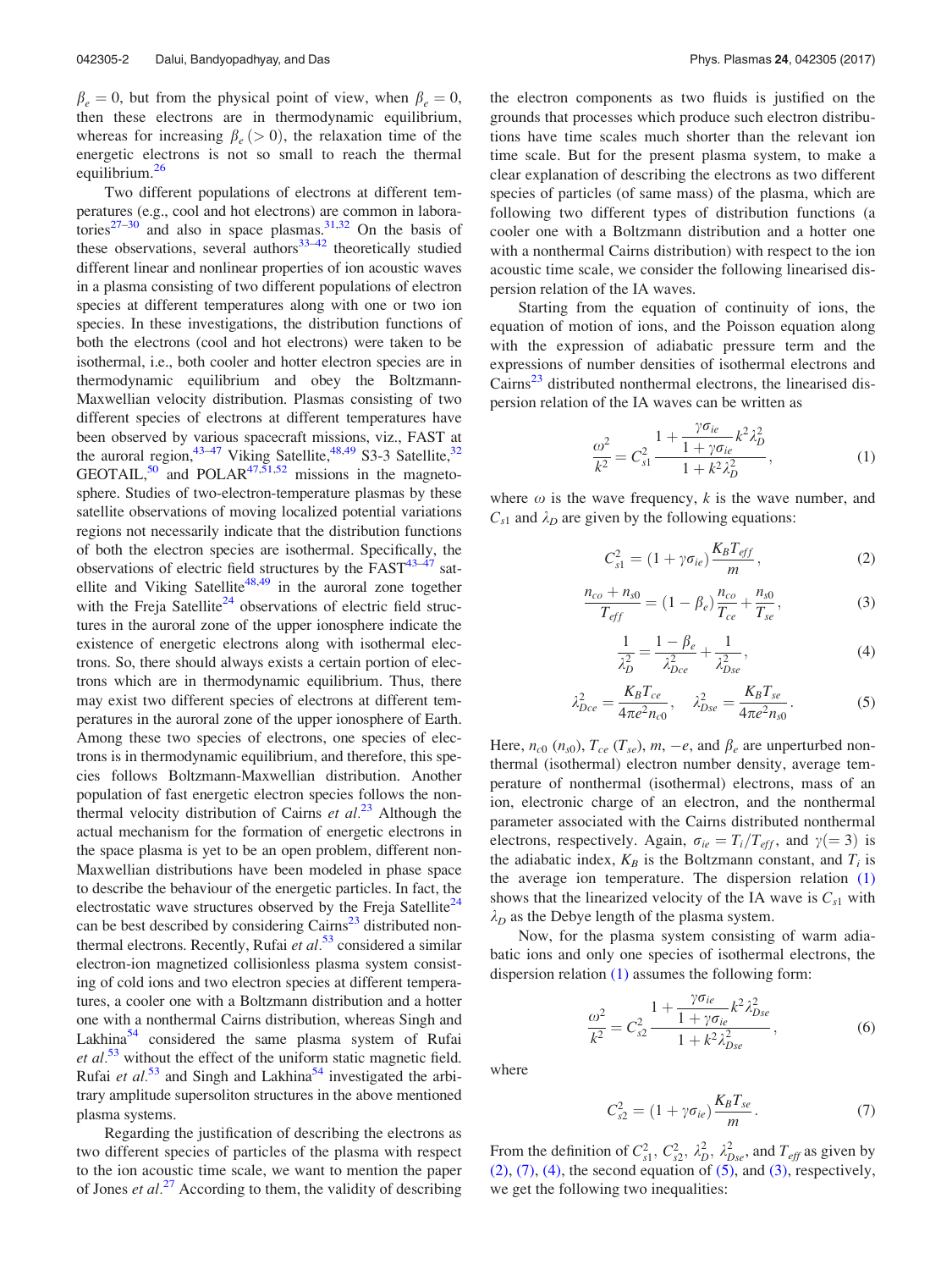$$
C_{s2}^2 \le C_{s1}^2 \text{ if } (1 - \beta_e) \frac{T_{se}}{T_{ce}} \le 1,
$$
 (8)

$$
\lambda_{Dse}^2 > \lambda_D^2. \tag{9}
$$

As  $0 \le \beta_e < 1 \iff 0 < 1 - \beta_e \le 1$  and  $0 < \frac{T_{se}}{T_{ce}} \le 1$ , the inequality  $(1 - \beta_e) \frac{T_{se}}{T_{ce}} \le 1$  is always true, and the inequalities (8) and (9) hold good for any values of the parameters. From the inequalities  $(8)$  and  $(9)$ , we get

$$
\frac{\lambda_D^2}{C_{s1}^2} < \frac{\lambda_{Dse}^2}{C_{s2}^2} < (\omega_{pi}^2)^{-1},\tag{10}
$$

where

$$
\omega_{pi}^2 = \frac{4\pi e^2 n_0}{m} \tag{11}
$$

with  $n_0$  is the unperturbed ion number density.

The inequality  $(10)$  can also be written as

$$
(\omega_p)^{-1} < (\omega_{pi})^{-1}, \tag{12}
$$

where

$$
\left(\omega_p^2\right)^{-1} = \frac{\lambda_D^2}{C_{s1}^2} \iff \lambda_D^2 \omega_p^2 = C_{s1}^2. \tag{13}
$$

The inequality (12) efficiently shows the validity of describing the electrons as two different species of particles (of same mass) of the plasma, which are following two different types of distribution functions (a cooler one with a Boltzmann distribution and a hotter one with a nonthermal Cairns distribution) with respect to the ion acoustic time scale.

For the present problem, we have considered the same plasma system of Islam *et al.*<sup>55</sup> without the effect of the magnetized field, i.e., here, we consider a collisionless unmagnetized electron-ion plasma consisting of two distinct populations of electrons at different temperatures, one of which obeys the Maxwellian velocity distribution and the other electron species follows the nonthermal distribution of Cairns et  $al^{23}$  Again, it is assumed that the average thermal temperature of isothermal electrons is less than that of the nonthermal electrons. Therefore, the consideration of such a plasma system gives us an opportunity to investigate the MI of IA waves in a collisionless unmagnetized plasma.

## II. BASIC EQUATIONS

We consider a fully ionized collisionless unmagnetized plasma composed of warm adiabatic ions and two distinct populations of electrons, one nonthermally distributed electrons due to Cairns et  $al^{23}$  and the other one isothermally distributed electrons. The nonlinear behaviour of IA waves propagating along the  $x$ –axis can be described by the following set of equations:

$$
\frac{\partial n}{\partial t} + \frac{\partial (nu)}{\partial x} = 0,\tag{14}
$$

$$
\frac{\partial u}{\partial t} + u \frac{\partial u}{\partial x} + \frac{\sigma}{n} \frac{\partial p}{\partial x} = -\frac{\partial \phi}{\partial x},\tag{15}
$$

$$
\frac{\partial^2 \phi}{\partial x^2} = n_{ce} + n_{se} - n,\tag{16}
$$

$$
p = n^{\gamma}.\tag{17}
$$

Here, *n*,  $n_{ce}$ ,  $n_{se}$ , *u*, *p*,  $\phi$ , *x* and *t* are the ion number density, the nonthermal electron number density, the isothermal electron number density, the ion fluid velocity, the ion pressure, the electrostatic potential, the spatial variable and time, respectively, and these quantities have been normalized by  $n_0$ ,  $n_0$ ,  $n_0$ ,  $c_{s} (=\sqrt{K_{B}T_{ef}/m}), n_{0}K_{B}T_{i}, K_{B}T_{ef}/e, \lambda_{Df} (=\sqrt{K_{B}T_{ef}/4\pi n_{0}e^{2}}),$ and  $\omega_{pi}^{-1}$ , where  $\sigma = T_i/T_{ef}$  and  $T_{ef}$  is given by the following equation:

$$
\frac{n_{c0} + n_{s0}}{T_{ef}} = \frac{n_{c0}}{T_{ce}} + \frac{n_{s0}}{T_{se}}.
$$
\n(18)

It is important to note that  $T_{ef} = T_{eff}$  when  $\beta_e = 0$ . Although the effective temperature of the present plasma system is  $T_{\text{eff}}$ , here we use  $T_{ef}$  as a modified effective temperature.

Based on the above-mentioned normalization of the independent and dependent variables, the normalized number density of Cairns<sup>23</sup> distributed nonthermal electrons can be written as

$$
n_{ce} = \bar{n}_{c0} (1 - \beta_e \sigma_c \phi + \beta_e \sigma_c^2 \phi^2) \exp[\sigma_c \phi], \qquad (19)
$$

and the normalized number density of isothermal electrons can be written as

$$
n_{se} = \bar{n}_{s0} \exp[\sigma_s \phi], \tag{20}
$$

where

$$
\beta_e = \frac{4\alpha_e}{1 + 3\alpha_e} \quad \text{with } \alpha_e \ge 0,
$$
\n(21)

 $\bar{n}_{c0}, \bar{n}_{s0}, \sigma_c$ , and  $\sigma_s$  are given by

$$
\bar{n}_{c0} = \frac{n_{c0}}{n_0}, \quad \bar{n}_{s0} = \frac{n_{s0}}{n_0}, \quad \sigma_c = \frac{T_{ef}}{T_{ce}}, \quad \sigma_s = \frac{T_{ef}}{T_{se}}.
$$
 (22)

The unperturbed charge neutrality condition is given by

$$
n_{c0} + n_{s0} = n_0, \t\t(23)
$$

using the first two equations of  $(22)$  and Eq.  $(23)$ , it can be written as

$$
\bar{n}_{c0} + \bar{n}_{s0} = 1.
$$
 (24)

Equation (18) can be written as

$$
\bar{n}_{c0}\sigma_c + \bar{n}_{s0}\sigma_s = 1. \tag{25}
$$

Again, introducing the new parameters  $\sigma_{sc}$  and  $n_{sc}$  as

$$
\sigma_{sc} = \frac{T_{se}}{T_{ce}}, \quad n_{sc} = \frac{n_{s0}}{n_{c0}}, \tag{26}
$$

and using Equations  $(24)$  and  $(25)$ , the expressions of  $\bar{n}_{c0}, \bar{n}_{s0}, \sigma_c$ , and  $\sigma_s$  can be simplified as follows: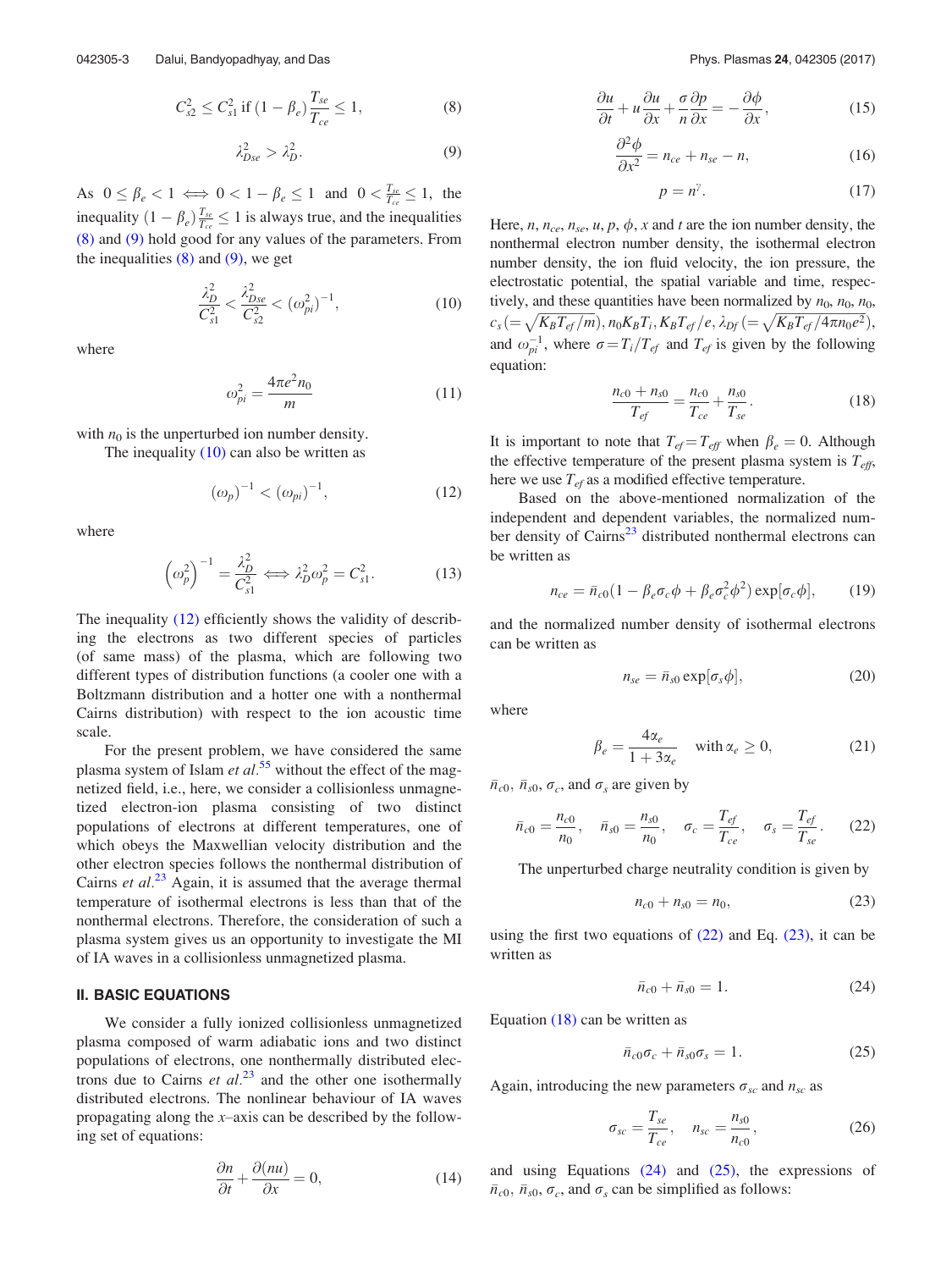$$
\bar{n}_{s0} = \frac{n_{sc}}{1 + n_{sc}}, \quad \bar{n}_{c0} = \frac{1}{1 + n_{sc}}, \tag{27}
$$

$$
\sigma_s = \frac{1 + n_{sc}}{\sigma_{sc} + n_{sc}}, \quad \sigma_c = \sigma_{sc} \frac{1 + n_{sc}}{\sigma_{sc} + n_{sc}}.
$$
 (28)

Therefore,  $\gamma$ ,  $\beta_e$ ,  $\sigma$ ,  $\sigma_{sc}$ , and  $n_{sc}$  are the only parameters of the present plasma system. According to the discussions as given in Section I, we have considered the following case:  $0 \le n_{sc} \le 1$  and  $0 < \sigma_{sc} < 1$ .

Expanding both  $n_{ce}$  and  $n_{se}$  as given by (19) and (20), respectively, using the charge neutrality condition and keeping the terms up to  $\phi^3$ , we can write the Poisson equation (16) as

$$
\frac{\partial^2 \phi}{\partial x^2} = h_0 + h_1 \phi + h_2 \phi^2 + h_3 \phi^3 - n,\tag{29}
$$

where  $h_0$ ,  $h_1$ ,  $h_2$ , and  $h_3$  are given by

$$
h_0 = 1, \quad h_1 = (1 - \beta_e \bar{n}_{c0} \sigma_c), \tag{30}
$$

$$
h_2 = \frac{1}{2} \left[ \bar{n}_{s0} \sigma_s^2 + \bar{n}_{c0} \sigma_c^2 \right],\tag{31}
$$

$$
h_3 = \frac{1}{6} \left[ \bar{n}_{s0} \sigma_s^3 + \bar{n}_{c0} (1 + 3 \beta_e) \sigma_c^3 \right].
$$
 (32)

## III. DERIVATION OF THE NLSE

In order to study the MI of the IA waves in a collisionless unmagnetized plasma, we have used the  $RPM^{2,3}$  to obtain the NLSE. We have also considered the following stretching of the coordinate and time:

$$
\xi = \epsilon (x - V_g t), \quad \tau = \epsilon^2 t,\tag{33}
$$

where  $V_g$  is a constant and  $\epsilon$  is a small parameter measuring the weakness of the dispersion. We take the following perturbation of the field quantities to make a balance between the nonlinear and dispersive terms:

$$
f = f^{(0)} + \sum_{l=1}^{\infty} \epsilon^l \sum_{a=-\infty}^{+\infty} f_a^{(l)}(\xi, \tau) \exp[i a \psi],
$$
 (34)

where

$$
\psi = kx - \omega t, \tag{35}
$$

k is the wave number,  $\omega$  is the wave frequency, and  $f = n$ , u, and  $\phi$  with  $n^{(0)} = 1$ ,  $u^{(0)} = \phi^{(0)} = 0$ . Here, we have also used the following terminology:  $f_{-a}^{(l)} = \overline{f}_{\overline{a}}$  $\binom{l}{a}$ , where "bar" denotes the complex conjugate.

To make a one-one correspondence between the multiple scale perturbation method<sup>56,57</sup> and the RPM,<sup>2,3</sup> we have the following consistency conditions:

(*i*) 
$$
n_0^{(1)} = 0
$$
,  $u_0^{(1)} = 0$ ,  $\phi_0^{(1)} = 0$ , (36)

(*ii*) 
$$
n_a^{(s)} = 0
$$
,  $u_a^{(s)} = 0$ ,  $\phi_a^{(s)} = 0$  for  $s < |a|$ . (37)

Again, in the perturbation expansion (34), there is only one term corresponding to  $a = 0$  and also for  $-a = 0$ , and consequently, without loss of generality, we can assume  $\bar{f}_0^{(l)} = 0$  for any admissible value of l.

Substituting the perturbation expansions for *n*, *u*, and  $\phi$ , according to the law as given in  $(34)$ , into Equations  $(14)$ , (15), (17), and (29) and collecting the terms of different powers of  $\epsilon$ , we get a sequence of equations of different orders. From each equation of a particular order, one can generate another sequence of equations for different harmonics by changing the values of a.

## A. First order  $(I = 1)$

It is simple to check that the zeroth harmonic  $(a = 0)$ equations for the equation of continuity of ions, the equation of motion of ion fluid, and the Poisson equation are identically satisfied due to the consistency condition (36). So, at this order, we shall first of all consider the equations of the first harmonic  $(a = 1)$ .

Solving the first harmonic  $(a = 1)$  equations of the equation of continuity of ions and the equation of motion of ions for the unknowns  $n_1^{(1)}$  and  $u_1^{(1)}$ , we get

$$
n_1^{(1)} = \frac{k^2}{W^2} \phi_1^{(1)}, \quad u_1^{(1)} = \frac{k\omega}{W^2} \phi_1^{(1)},\tag{38}
$$

where  $W^2 = \omega^2 - \sigma \gamma k^2$ .

From the first harmonic  $(a = 1)$  equation of the Poisson equation, we get

$$
n_1^{(1)} - (k^2 + h_1)\phi_1^{(1)} = 0.
$$
 (39)

This equation and the first equation of (38) give the following linearized dispersion relation of the IA waves

$$
\frac{\omega^2}{k^2} = \frac{1}{k^2 + h_1} + \gamma \sigma.
$$
\n(40)

## B. Second order  $(I = 2)$

#### 1. First harmonic  $(a = 1)$

Solving the first harmonic  $(a = 1)$  equations of the equation of continuity of ions and the equation of motion of ions for the unknowns  $n_1^{(2)}$  and  $u_1^{(2)}$ , we get

$$
n_1^{(2)} = \frac{k^2}{W^2} \phi_1^{(2)} + \frac{2ik\omega(V_g k - \omega)}{W^4} \frac{\partial \phi_1^{(1)}}{\partial \xi},\tag{41}
$$

$$
u_1^{(2)} = \frac{k\omega}{W^2} \phi_1^{(2)} + \frac{i(V_g k - \omega)(\omega^2 + \sigma \gamma k^2)}{W^4} \frac{\partial \phi_1^{(1)}}{\partial \xi}.
$$
 (42)

From the first harmonic  $(a = 1)$  equation of the Poisson equation, we get

$$
n_1^{(2)} - (k^2 + h_1)\phi_1^{(2)} = -2ik\frac{\partial \phi_1^{(1)}}{\partial \xi}.
$$
 (43)

Substituting the expression (41) for  $n_1^{(2)}$ , in Equation (43), we get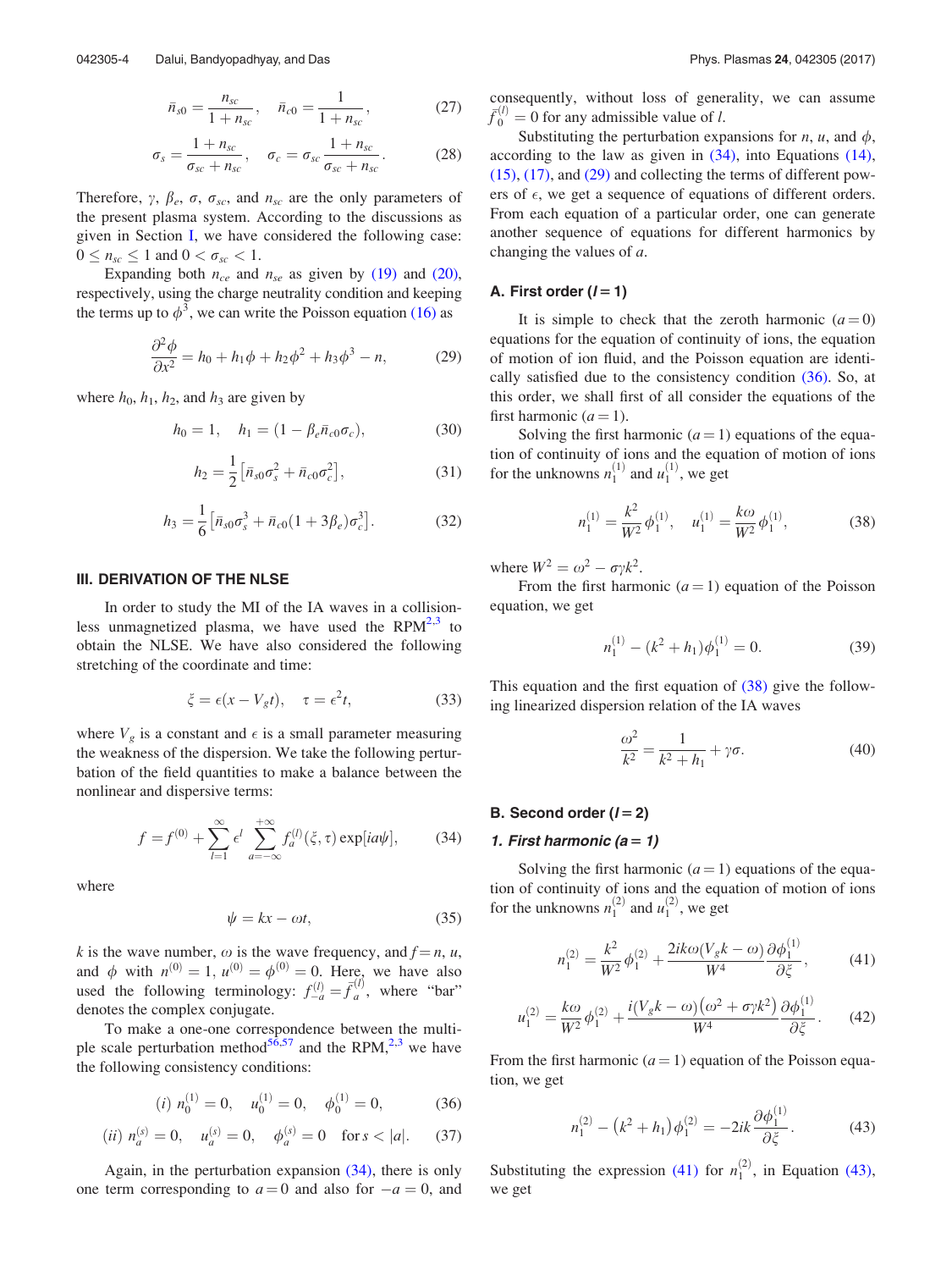$$
-\frac{k^2(k^2 + h_1)}{W^2} \left\{ \frac{\omega^2}{k^2} - \left(\gamma \sigma + \frac{1}{k^2 + h_1}\right) \right\} \phi_1^{(2)} + \frac{2i\omega k^2}{W^4} \left(V_g - \frac{\omega^2 - W^4}{\omega k}\right) \frac{\partial \phi_1^{(1)}}{\partial \xi} = 0.
$$
 (44)

The first term of this equation is equal to zero due to the linear dispersion relation (40) of the IA waves, and the second term of the same equation can be made equal to zero if

$$
V_g = \frac{\omega^2 - W^4}{\omega k} = \frac{k}{\omega} \left[ \frac{h_1}{(k^2 + h_1)^2} + \sigma \gamma \right],
$$
 (45)

where we have used the linear dispersion relation (40) to simplify Equation (45).

Now, differentiating the linear dispersion relation (40) with respect to  $k$ , we get

$$
\frac{\partial \omega}{\partial k} = \frac{k}{\omega} \left[ \frac{h_1}{(k^2 + h_1)^2} + \sigma \gamma \right].
$$
 (46)

From Equations  $(45)$  and  $(46)$ , we get

$$
V_g = \frac{\partial \omega}{\partial k},\tag{47}
$$

and consequently, Equation (44) is identically satisfied if  $V<sub>g</sub>$ is the group velocity of the IA wave.

## 2. Second harmonic  $(a = 2)$

Solving the second harmonic  $(a=2)$  equations of the equation of continuity of ions, the equation of motion of ions and the Poisson equation for the unknowns  $\phi_2^{(2)}$ ,  $n_2^{(2)}$ , and  $u_2^{(2)}$ , we get

$$
(\phi_2^{(2)}, n_2^{(2)}, u_2^{(2)}) = (A_{\phi}, A_n, A_u) \left[ \phi_1^{(1)} \right]^2, \tag{48}
$$

where

$$
A_{\phi} = -\frac{h_2}{3k^2} + \frac{k^2 \omega^2}{2W^6} + g_1 \sigma \gamma \frac{k^4}{6W^6},
$$
 (49)

$$
A_n = (4k^2 + h_1)A_\phi + h_2,\tag{50}
$$

$$
A_u = \frac{\omega}{k} \left[ A_n - \frac{k^4}{W^4} \right],\tag{51}
$$

and  $g_1 = \gamma - 2$ .

## 3. Zeroth harmonic  $(a = 0)$

Solving the zeroth harmonic  $(a=0)$  equations of the equation of continuity of ions, the equation of motion of ions, and the Poisson equation for the unknowns  $\phi_0^{(2)}$ ,  $n_0^{(2)}$ , and  $u_0^{(2)}$ , we get

$$
(\phi_0^{(2)}, n_0^{(2)}, u_0^{(2)}) = (B_{\phi}, B_n, B_w) |\phi_1^{(1)}|^2, \tag{52}
$$

where

$$
B_{\phi} = \frac{g_1 \gamma \sigma k^4 + k^2 \omega (2kV_g + \omega) - 2h_2 W^4 \left(V_g^2 - \gamma \sigma\right)}{W^4 \left[h_1 \left(V_g^2 - \sigma \gamma\right) - 1\right]}, \tag{53}
$$

$$
B_n = h_1 B_\phi + 2h_2,\tag{54}
$$

$$
B_u = V_g B_n - \frac{2\omega k^3}{W^4}.
$$
\n<sup>(55)</sup>

## C. Third order  $(l = 3)$ : First harmonic  $(a = 1)$

Solving the equation of continuity of ions and the equation of motion of ions for the unknowns  $n_1^{(3)}$  and  $u_1^{(3)}$ , we can express  $n_1^{(3)}$  and  $u_1^{(3)}$  as a function of  $\phi_1^{(1)}$ ,  $\phi_1^{(2)}$ , and  $\phi_1^{(3)}$  along with their different derivatives with respect to  $\xi$  and  $\tau$ . In particular,  $n_1^{(3)}$  can be expressed as

$$
n_1^{(3)} = \frac{k^2}{W^2} \phi_1^{(3)} + 2ik \frac{\omega (V_g k - \omega)}{W^4} \frac{\partial \phi_1^{(2)}}{\partial \xi} - i \frac{2k^2 \omega}{W^4} \frac{\partial \phi_1^{(1)}}{\partial \tau} - \frac{(V_g k - \omega)}{W^6} \left(3V_g k \omega^2 - 3\sigma \gamma k^2 \omega - \omega^3 + \sigma \gamma V_g k^3\right) \frac{\partial^2 \phi_1^{(1)}}{\partial \xi^2} + \left[2\frac{k^3 \omega}{W^4} (A_u + B_u) + \frac{k^2}{W^4} \left(\omega^2 + \sigma \gamma g_1 k^2\right) (A_n + B_n)\right] \times |\phi_1^{(1)}|^2 \phi_1^{(1)}.
$$
 (56)

From the Poisson equation, we get

$$
n_1^{(3)} - (k^2 + h_1)\phi_1^{(3)} = -2ik\frac{\partial \phi_1^{(2)}}{\partial \xi} - \frac{\partial^2 \phi_1^{(1)}}{\partial \xi^2} + \left\{2h_2(A_\phi + B_\phi) + 3h_3\right\}|\phi_1^{(1)}|^2\phi_1^{(1)}.
$$
\n(57)

Now, eliminating  $n_1^{(3)}$  from Equations (57) and (56), we get

$$
-\frac{k^{2}(k^{2} + h_{1})}{W^{2}} \left\{ \frac{\omega^{2}}{k^{2}} - \left(\gamma \sigma + \frac{1}{k^{2} + h_{1}}\right) \right\} \phi_{1}^{(3)} + \frac{2i\omega k^{2}}{W^{4}} \left(V_{g} - \frac{\omega^{2} - W^{4}}{\omega k}\right) \frac{\partial \phi_{1}^{(2)}}{\partial \xi} - i \frac{2k^{2}\omega}{W^{4}} \frac{\partial \phi_{1}^{(1)}}{\partial \tau} + \left[1 - \frac{k^{4}\left(V_{g} - \frac{\omega}{k}\right)}{W^{6}} \left(3V_{g}\frac{\omega^{2}}{k^{2}} - 3\gamma \sigma \frac{\omega}{k} - \frac{\omega^{3}}{k^{3}} + \gamma \sigma V_{g}\right)\right] \times \frac{\partial^{2} \phi_{1}^{(1)}}{\partial \xi^{2}} + \left[2\frac{k^{3}\omega}{W^{4}} (A_{u} + B_{u}) + \frac{k^{2}}{W^{4}} \left(\omega^{2} + \sigma \gamma g_{1} k^{2}\right) \times (A_{n} + B_{n}) - 3h_{3} - 2h_{2}(A_{\phi} + B_{\phi})\right] |\phi_{1}^{(1)}|^{2} \phi_{1}^{(1)} = 0.
$$
\n(58)

Using the linear dispersion relation (40) and the expression of  $V_g$  as given in Equation (45), Equation (58) can be written as

$$
i\frac{\partial \phi_1^{(1)}}{\partial \tau} + P \frac{\partial^2 \phi_1^{(1)}}{\partial \xi^2} + Q |\phi_1^{(1)}|^2 \phi_1^{(1)} = 0, \tag{59}
$$

where

$$
P = -\frac{W^4}{2k^2\omega} \left[ 1 - \frac{k^4}{W^6} \left( V_g - \frac{\omega}{k} \right) \times \left( 3V_g \frac{\omega^2}{k^2} - 3\gamma\sigma \frac{\omega}{k} - \frac{\omega^3}{k^3} + \gamma\sigma V_g \right) \right],
$$
 (60)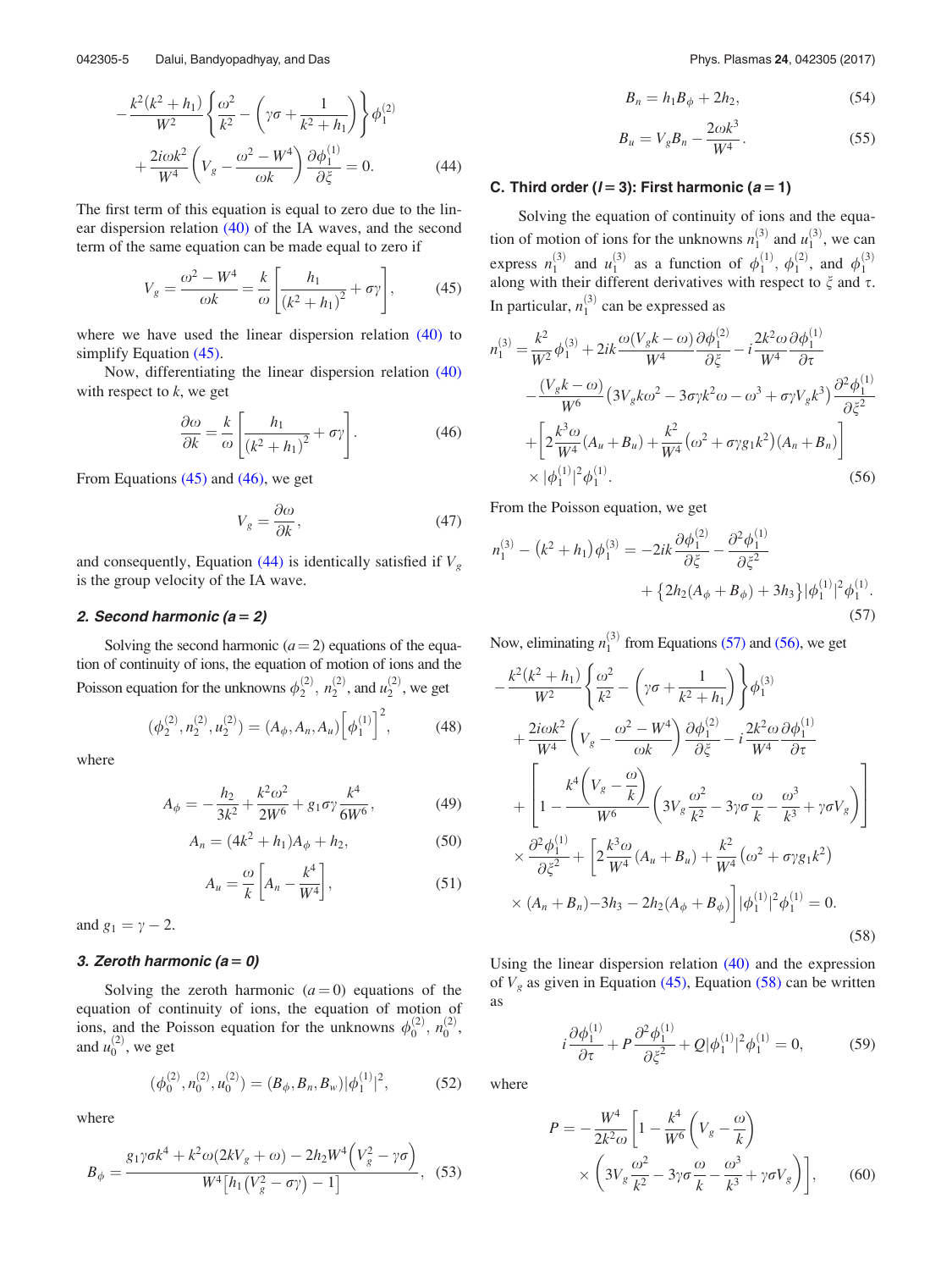$$
Q = -\frac{W^4}{2k^2\omega} \left[ 2\frac{k^3\omega}{W^4} (A_u + B_u) + \frac{k^2}{W^4} (\omega^2 + \sigma \gamma g_1 k^2) \times (A_n + B_n) - 3h_3 - 2h_2 (A_\phi + B_\phi) \right].
$$
 (61)

### IV. MODULATIONAL INSTABILITY

Now, to study the stability of the modulated IA waves represented by the NLSE (59), it is important to observe that

$$
\phi_1^{(1)} = \phi_0 e^{i\Delta \tau} \tag{62}
$$

is a steady state solution of the NLSE (59) if

$$
\Delta = Q |\phi_0|^2, \tag{63}
$$

where  $\phi_0$  is a constant.

To study the modulational instability of IA waves, we decompose  $\phi_1^{(1)}$  as

$$
\phi_1^{(1)} = (\phi_0 + \delta\phi)e^{i\Delta\tau},\tag{64}
$$

where  $|\delta\phi| \ll |\phi_0|$ .

Substituting  $(64)$  into Equation  $(59)$ , using Equation (63), and finally linearizing the equation with respect to the perturbed quantity  $\delta\phi$ , we get the following equation:

$$
i\frac{\partial \delta \phi}{\partial \tau} + P \frac{\partial^2 \delta \phi}{\partial \xi^2} + Q |\phi_0|^2 (\delta \phi + \overline{\delta \phi}) = 0, \qquad (65)
$$

where  $\overline{\delta\phi}$  is the complex conjugate of  $\delta\phi$ .

Substituting  $\delta\phi = U + iV$  into Equation (65) and then separating into real and imaginary parts, we obtain the following two coupled equations:

$$
-\frac{\partial V}{\partial \tau} + P \frac{\partial^2 U}{\partial \xi^2} + 2QU |\phi_0|^2 = 0 \tag{66}
$$

and

$$
\frac{\partial U}{\partial \tau} + P \frac{\partial^2 V}{\partial \xi^2} = 0,\tag{67}
$$

where we have assumed that U and V are real functions of  $\xi$ and  $\tau$ .

Substituting

$$
U = U_0 \exp[i(K\xi - \Omega \tau)] + c.c., \qquad (68)
$$

$$
V = V_0 \exp[i(K\xi - \Omega \tau)] + c.c., \qquad (69)
$$

into Equations  $(66)$  and  $(67)$ , we get the following equations:

$$
i\Omega V_0 + (-PK^2 + 2Q|\phi_0|^2)U_0 = 0
$$
 (70)

and

$$
i\Omega U_0 + PK^2 V_0 = 0.
$$
 (71)

For the non trivial solution of the above linear equations for the unknown quantities  $U_0$  and  $V_0$ , we get

$$
\Omega^2 = [PK^2]^2 \left( 1 - \frac{2Q|\phi_0|^2}{PK^2} \right). \tag{72}
$$

If  $1 - \frac{2Q|\phi_0|^2}{PK^2} \ge 0$ , then from the relation (72), one can get real values of  $\Omega$ , and consequently, IA wave is modulationally stable. From the expression of  $\Omega^2$  as given in Equation (72), we see that  $\Omega^2$  is strictly positive for  $PQ < 0$ . Therefore, the IA wave is always modulationally stable for all  $PQ < 0$ . On the other hand, if  $PQ > 0$ , then  $\Omega^2 \ge 0$  or  $\Omega^2$  < 0 according to whether  $K \geq K_c$  or  $K < K_c$ , where  $K_c$  is given by the equation

$$
K_c = \sqrt{\frac{2Q|\phi_0|^2}{P}}.
$$
 (73)

Therefore, we see that IA wave is modulationally stable, i.e.,  $\Omega^2 \geq 0$  when either  $PQ < 0$  or  $K \geq K_c$  whenever  $PQ > 0$ .

On the other hand, if  $PQ > 0$  and  $K < K_c$ , then  $\Omega^2 < 0$ , and all the roots of Equation (72) for the unknown  $\Omega$  are purely imaginary. Consequently, the IA wave is modulationally unstable, and the growth rate of instability  $\Gamma (= Im(\Omega))$ is given by the following equation:

$$
\Gamma^2 = [PK^2]^2 \left( \frac{2Q|\phi_0|^2}{PK^2} - 1 \right). \tag{74}
$$

For given values of  $P$  and  $Q$ , the growth rate of instability  $\Gamma$  attains its maximum value  $\Gamma_{max}$  at  $K = \frac{K_c}{\sqrt{2}}$  $\frac{1}{\sqrt{2}}$  =  $\mathcal{Q}|\phi_0|^2$ P  $\frac{1}{2}$ and the maximum growth rate of instability  $\Gamma_{max}$  is given by

$$
\Gamma_{\text{max}} = |Q||\phi_0|^2. \tag{75}
$$

Again, we can write Equation (72) as

$$
\Omega^2 = [PK^2](PK^2 - 2Q|\phi_0|^2). \tag{76}
$$

From this equation, we see that  $\Omega^2 = 0$  if  $P = 0$ . Although we see that  $\Omega^2 = [PK^2]^2$ , if  $Q = 0$ , the analysis is erroneous because for  $Q = 0$ , it is not possible to study the MI of IA waves with the help of the present NLSE. For  $Q = 0$ , Equation (59) loses its nonlinearity, and consequently, a modified NLSE is necessary to study the MI of IA waves.

### V. SUMMARY AND DISCUSSIONS

A NLSE has been derived to study the MI of IA waves in a multi-species collisionless unmagnetized plasma consisting of warm adiabatic ions and two distinct populations of electrons, one due to Cairns distributed energetic electrons<sup>23</sup> which generates the energetic electrons, and the other is the isothermal electrons. The instability condition and the maximum growth rate of instability are analytically derived. The instability condition has been investigated numerically. We have investigated the effect of each parameter of the present plasma system on the maximum growth rate of instability.  $\beta_e$ ,  $n_{sc}$ ,  $\sigma_{sc}$ , and  $\sigma$  are the four basic parameters of the system. The observations of the present problem regarding the instability conditions and the maximum growth rate of instability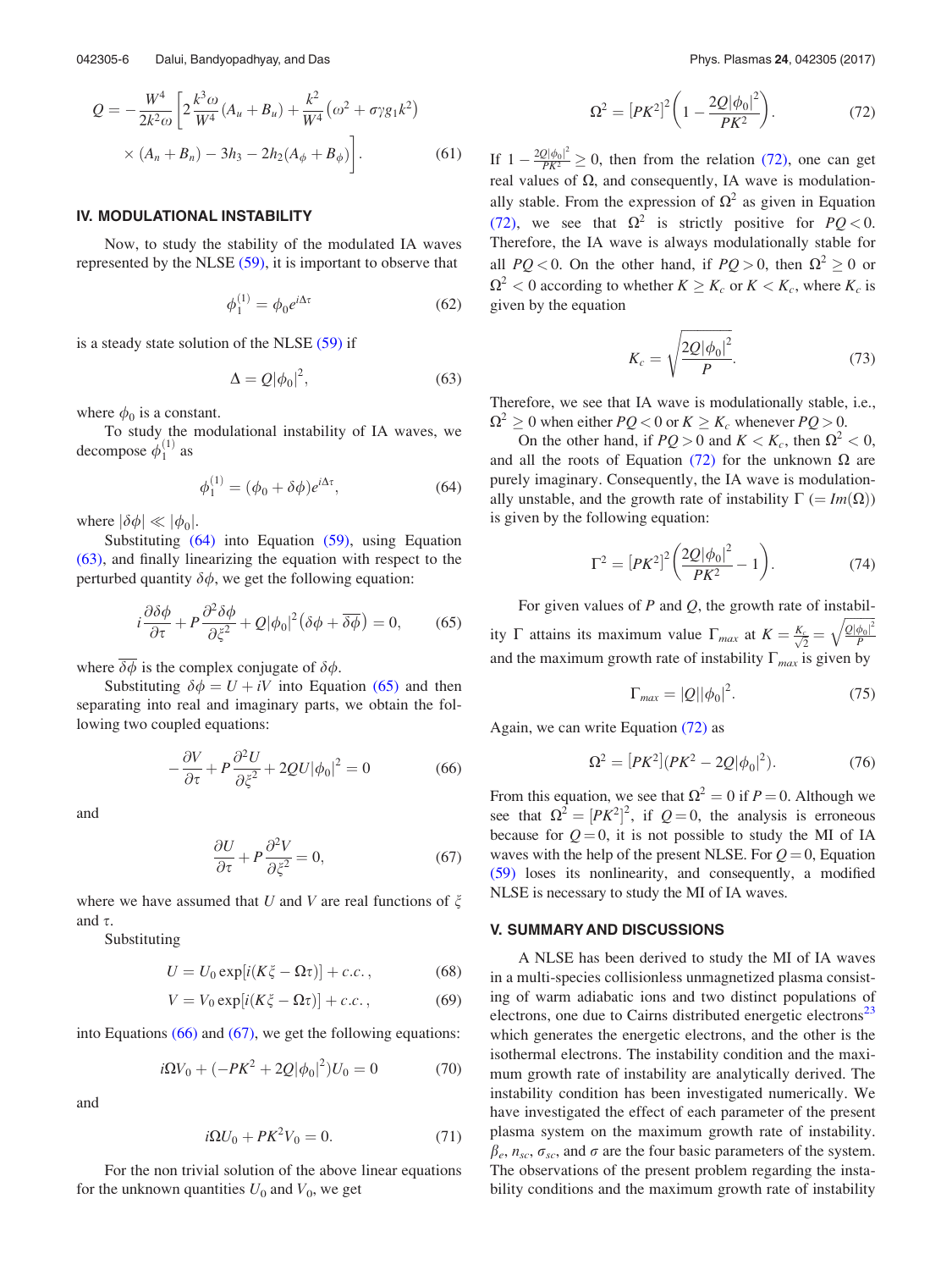with respect to the different parameters of the system can be summarized as follows:

- 1. It is simple to check that  $P < 0$  for any set of values of the parameters involved in the system if  $k$  is restricted by the inequality:  $0 < k < 4$ . Again, it is simple to check that the phase velocity  $\frac{\omega}{k}$  and also the group velocity  $V_g = \frac{\partial \omega}{\partial k}$  are decreasing functions of k for any value of the parameters involved in the system, and at  $k = 4$ , the phase velocity and the group velocity of the IA wave assume a very small numerical value, and consequently, the value of k is restricted by  $0 < k < 4$ . For this restriction of k, we have  $P < 0$  for any value of the parameters involved in the system.
- 2. As  $P < 0$ , from the expression of  $\Omega^2$  as given in Equation (72), we see that  $\Omega^2$  is strictly positive for  $Q > 0$ . Therefore, the IA wave is modulationally stable for all  $Q > 0$ . On the other hand, if  $Q < 0$ , then  $\Omega^2 \ge 0$  or  $\Omega^2$  < 0 according to whether  $K \geq K_c$  or  $K < K_c$ .
- 3. Now, it is simple to check that if  $Q$  is a function of  $k$ ,  $\beta_e$ ,  $n_{sc}$ ,  $\sigma_{sc}$ ,  $\sigma$ , and  $\gamma$ , i.e.,  $Q = Q(k, \beta_e, n_{sc}, \sigma_{sc}, \sigma, \gamma)$ . Therefore, Q is a function of k and  $\beta_e$  for fixed values of  $n_{sc}$ ,  $\sigma_{sc}$ ,  $\sigma$ , and  $\gamma$ , and consequently,  $Q = 0$  gives a functional relation between  $k$  and  $\beta_e$ . This functional relation between k and  $\beta_e$  is plotted in Figure 1 for the other values of the parameters as mentioned in Figure 1, i.e., in Figure 1, k is plotted against the nonthermal parameter  $\beta_e$  when  $Q = 0$  for  $\gamma = 3$ ,  $\sigma = 0.001$ , and  $n_{sc} = 0.2$ , and for two different values of  $\sigma_{sc}$ , viz., Figure 1(a) for  $\sigma_{sc} = 0.08$  and Figure 1(b) for  $\sigma_{sc} = 0.15$ . In each figure, the curve  $Q = 0$ divides the entire region into two parts, viz.,  $Q > 0$  and  $Q < 0$  as shown in the figure. In the region  $Q > 0$ ,  $\Omega^2 > 0$ , and consequently, IA wave is modulationally stable for any point  $(\beta_e, k)$  that lies in the region  $Q > 0$ .
- 4. In Figure 2, k is plotted against the nonthermal parameter  $\beta_e$  when  $Q=0$  for  $\gamma = 3$ ,  $\sigma = 0.001$ , and  $\sigma_{sc} = 0.6$  and



FIG. 1. k is plotted against  $\beta_e$  when  $Q = 0$  for the two values of  $\sigma_{sc}$ : (a) for  $\sigma_{sc} = 0.08$  and (b) for  $\sigma_{sc} = 0.15$ .

for two different values of  $n_{sc}$ , viz., Figure 2(a) for  $n_{sc} = 0.1$ and Figure 2(b) for  $n_{sc} = 0.5$ . In each figure, the curve  $Q = 0$  divides the entire region into two parts, viz.,  $Q > 0$ and  $Q < 0$  as shown in the figure. In the region  $Q > 0$ ,  $\Omega^2 > 0$ , and consequently, the IA wave is modulationally stable for any point  $(\beta_e, k)$  that lies in the region  $Q > 0$ .

- 5. In Figures 1 and 2, the region  $Q < 0$  can be divided into two parts  $K > K_c$  and  $K < K_c$  where  $\Omega^2 > 0$  or  $\Omega^2 < 0$ according to whether  $K > K_c$  or  $K < K_c$  and  $\Omega^2 = 0$ along the curve  $K = K_c$ .
- 6. From Figures 1 and 2, we see that the region  $Q > 0$  is bounded, and this region is bounded by the curves  $k = 0$ ,  $\beta_e = 0$ ,  $\beta_e = 0.6$ , and the curve  $Q = 0$ , whereas the region  $Q < 0$  can be made bounded if k is restricted by  $0 < k < 4$ , and this region is bounded by the curves  $k = 0, k = 4 \beta_e = 0.6$ , and the curve  $Q = 0$ .
- 7. Figures  $3(a)$  and  $3(b)$  are characteristically different. To explain this fact, in Figure 3(a), k is plotted against  $\beta_e$ when  $Q = 0$  for  $\gamma = 3$ ,  $\sigma = 0.001$ , and  $n_{sc} = 0.2$  and for different values of  $\sigma_{sc}$  starting from  $\sigma_{sc} = 0.025$  and ending with  $\sigma_{sc} = 0.0875$ , whereas in Figure 3(b), k is plotted against the nonthermal parameter  $\beta_e$  when  $Q = 0$  for  $\gamma = 3$ ,  $\sigma = 0.001$ , and  $n_{sc} = 0.2$  and for different values of  $\sigma_{sc}$ starting from  $\sigma_{sc} = 0.1$  and ending with  $\sigma_{sc} = 0.5$ . From Figure 3(a), we see that the region  $Q > 0$  decreases with increasing  $\sigma_{sc}$  for  $0 < \sigma_{sc} \le 0.0875$  (approximately), whereas from Figure 3(b), we see that the region  $Q > 0$ increases with increasing  $\sigma_{sc}$  for 0.0875  $< \sigma_{sc} < 1$ . From Figure 3(b), we see that the curve  $Q = 0$  appears to intersect the axis of  $\beta_e$  for the increasing values of  $\beta_e$ and the curve  $Q = 0$  tends to intersect the axis of  $\beta_e$  at the point  $\beta_e = \beta_r$ . It is simple to check that  $\beta_r$  increases for increasing values of  $\sigma_{sc}$ , but there exists a critical value  $\sigma_{sc}^{(c)} = 0.556$  (approximately) of  $\sigma_{sc}$  such that  $\beta_r$  assumes



FIG. 2. k is plotted against  $\beta_e$  when  $Q = 0$  for the two values of  $n_{sc}$ : (a) for  $n_{sc} = 0.1$  and (b) for  $n_{sc} = 0.5$ .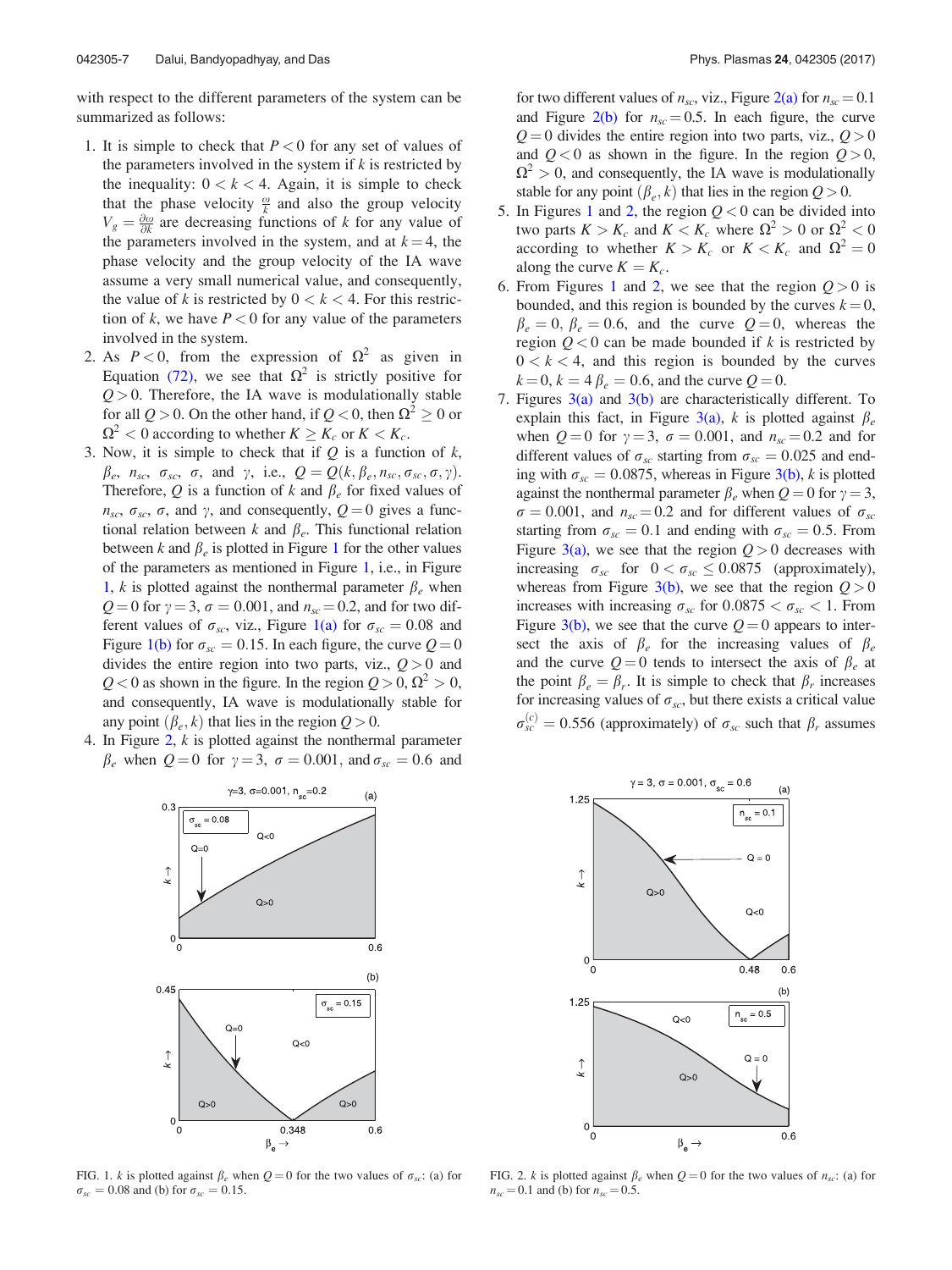

FIG. 3. k is plotted against  $\beta_e$  when  $Q = 0$  for different values of  $\sigma_{sc}$ : (a) Blue, black, and red curves correspond to  $\sigma_{sc} = 0.025$ ,  $\sigma_{sc} = 0.055$ , and  $\sigma_{sc} = 0.0875$ , respectively, and (b) blue, black, and red curves correspond to  $\sigma_{sc} = 0.1$ ,  $\sigma_{sc} = 0.15$ , and  $\sigma_{sc} = 0.5$ , respectively, and here,  $\beta_r^{(c)} = 0.552$ .

its maximum value  $\beta_r^{(c)} = 0.552$ ; therefore, we have  $\beta_r \leq$  $\beta_r^{(c)}$  for 0.0875  $< \sigma_{sc} \leq \sigma_{sc}^{(c)}$ . So,  $\beta_r$  increases for increasing values of  $\sigma_{sc}$  lying within  $0.0875 < \sigma_{sc} \leq \sigma_{sc}^{(c)}$ , whereas  $\beta_r$  decreases for increasing values of  $\sigma_{sc}$  for  $\sigma_{\mathit{sc}}^{(\mathit{c})} < \sigma_{\mathit{sc}} < 1.$ 



FIG. 4. k is plotted against  $\beta_e$  when  $Q = 0$  for different values of  $n_{sc}$ : (a) Blue, black, and red curves correspond to  $n_{sc} = 0.01$ ,  $n_{sc} = 0.1$ , and  $n_{sc} = 0.2$ , respectively, and (b) blue, black, and red curves correspond to  $n_{sc} = 0.3$ ,  $n_{sc} = 0.5$ , and  $n_{sc} = 0.7$ , respectively.

- 8. In Figures 4(a) and 4(b), we plot the curve  $Q = 0$  in the  $\beta_e - k$  plane for three different values of  $n_{sc}$ . From Figure 4(a), we see that the region  $Q > 0$  increases with increasing  $n_{sc}$  for  $0 < n_{sc} \le 0.28$  (approximately), i.e., the stable region increases with increasing  $n_{sc}$  for  $0 < n_{sc} \leq 0.28$  (approximately), and also we see that the curve  $Q=0$  appears to intersect the axis of  $\beta_e$  for  $0 < n_{sc} \leq 0.28$  (approximately), whereas from Figure  $4(b)$ , we see that the region  $Q > 0$  increases with increasing  $n_{sc}$  for  $0.28 < n_{sc} \le 1$ , and consequently, the stable region increases with increasing  $n_{sc}$  for  $0.28 < n_{sc} \le 1$ . So, we observe that the region  $Q > 0$  increases with increasing  $n_{sc}$ , i.e., the stable region increases with increasing  $n_{sc}$  for  $0 < n_{sc} \le 1$ .
- 9. P, Q, and  $\Gamma_{max}/|\phi_0|^2$  are plotted in Figures 5(a), 5(b), and 5(c), respectively, against k for  $\gamma = 3$ ,  $\sigma = 0.001$ ,  $n_{sc} = 0.25$ , and  $\sigma_{sc} = 0.25$  and for different values of  $\beta_e$ . Here, blue, black, and red curves in each figure correspond to  $\beta_e = 0$ ,  $\beta_e = 0.3$ , and  $\beta_e = 0.6$ , respectively. From Figures 5(a) and 5(b), we see that  $P < 0$  and  $Q < 0$ in a particular region of the wave number as mentioned in the figures, and consequently,  $PQ > 0$  implies that the maximum modulational growth rate of instability is given by Equation  $(75)$ . From Figure  $5(c)$ , we see that



FIG. 5. P, Q, and  $\Gamma_{max}/|\phi_0|^2$  are plotted in (a), (b), and (c), respectively, against k for different values of  $\beta_e$ . Blue, black, and red curves of each figure correspond to  $\beta_e = 0$ ,  $\beta_e = 0.3$ , and  $\beta_e = 0.6$ , respectively.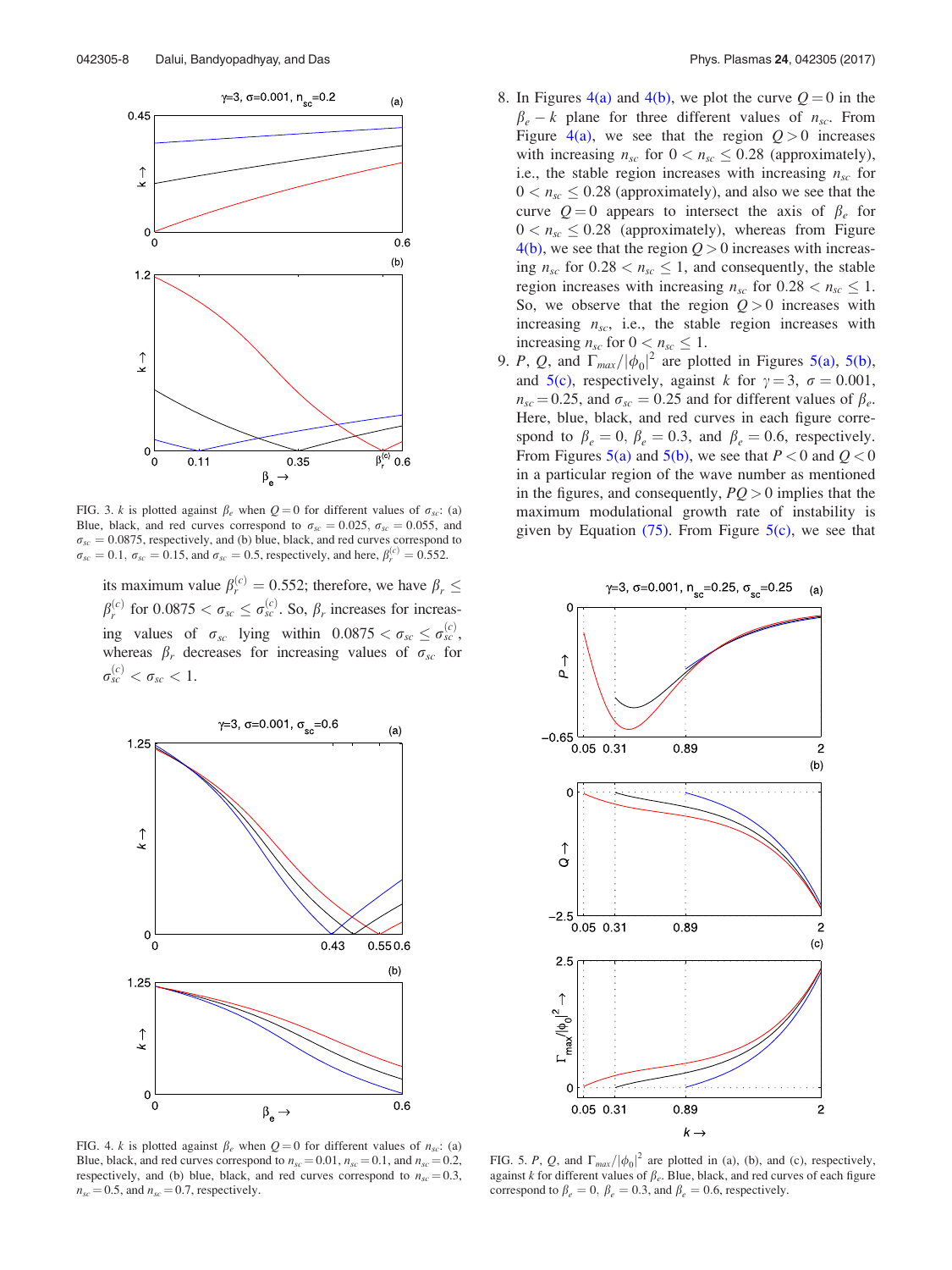

FIG. 6. P, Q, and  $\Gamma_{max}/|\phi_0|^2$  are plotted in (a), (b), and (c), respectively, against  $k$  for different values of  $n_{sc}$ . Blue, black, and red curves of each figure correspond to  $n_{sc} = 0.1$ ,  $n_{sc} = 0.4$ , and  $n_{sc} = 0.7$ , respectively.

the maximum modulational growth rate of instability increases with increasing  $\beta_e$  and also the maximum modulational growth rate of instability strictly increases with the increasing wave number.

- 10. In Figures 6(a), 6(b), and 6(c), P, Q, and  $\Gamma_{max}/|\phi_0|^2$  are, respectively, plotted against k for  $\gamma = 3$ ,  $\sigma = 0.001$ ,  $\beta_e =$ 0.3, and  $\sigma_{sc} = 0.25$  and for different values of  $n_{sc}$ . Here, also blue, black, and red curves of each figure correspond to  $n_{sc} = 0.1$ ,  $n_{sc} = 0.4$ , and  $n_{sc} = 0.7$ , respectively. Figures  $6(a)$  and  $6(b)$  together show that PQ is strictly positive in a region of the wave number as mentioned in the figures. Figure  $6(c)$  shows that the maximum modulational growth rate of instability strictly increases with the increasing wave number.
- 11. P, Q, and  $\Gamma_{max}/|\phi_0|^2$  are plotted in Figures 7(a), 7(b), and 7(c), respectively, against k for  $\gamma = 3$ ,  $\sigma = 0.001$ ,  $\beta_e = 0.3$ , and  $n_{sc} = 0.25$  and for different values of  $\sigma_{sc}$ . Here, the blue curve, black curve, and red curve of each figure correspond to  $\sigma_{sc} = 0.1$ ,  $\sigma_{sc} = 0.3$ , and  $\sigma_{sc} = 0.8$ . We see that the maximum modulational growth rate of instability strictly decreases with the increasing values of  $\sigma_{sc}$ , but the maximum modulational growth rate of instability increases with the increasing wave number.



 $\vert^2$  are plotted in (a), (b), and (c), respectively, against k for different values of  $\sigma_{sc}$ . Blue, black, and red curves of each figure correspond to  $\sigma_{sc} = 0.1$ ,  $\sigma_{sc} = 0.3$ , and  $\sigma_{sc} = 0.8$ , respectively.

In the steady state, under different conditions, the soliton solutions of the NLSE are bright envelop solitons $4-6$  and dark (black and grey) envelop solitons.<sup>4-6</sup> In the present paper, we have considered only the modulational instability of the ion acoustic wave.

## ACKNOWLEDGMENTS

The authors are grateful to the referee for extremely helpful comments, without which this paper could not have been written in its present form.

- <sup>1</sup>T. Kakutani and N. Sugimoto, *Phys. Fluids* 17, 1617 (1974).
- <sup>2</sup>T. Taniuti and N. Yajima, J. Math. Phys. 10, 1369 (1969).
- $3N.$  Asano, T. Taniuti, and N. Yajima, J. Math. Phys. 10, 2020 (1969).
- ${}^{4}$ R. Fedele and H. Schamel, Eur. Phys. J. B 27, 313 (2002).
- <sup>5</sup>R. Fedele, *Phys. Scr.* 65, 502 (2002).
- 6 I. Kourakis and P. K. Shukla, Nonlinear Processes Geophys. 12, 407 (2005).
- ${}^{7}$ M. Kako, Prog. Theor. Phys. Suppl. 55, 120 (1974).
- <sup>8</sup>S. R. Sharma, K. C. Swami, and R. S. Tiwari, *Phys. Lett. A 68, 54 (1978)*.
- $9^9$ M. K. Saxena, A. K. Arora, and S. R. Sharma, Plasma Phys. 23, 491 (1981).
- $^{10}$ J. K. Xue, W. S. Duan, and H. Lang, Chin. Phys. 11, 1184 (2002).
- $11X$ . Jukui and T. Rongan, *Phys. Scr.* 67, 74 (2003).
- $12$ G. Murtaza and M. Salahuddin, *Plasma Phys.* 24, 451 (1982).